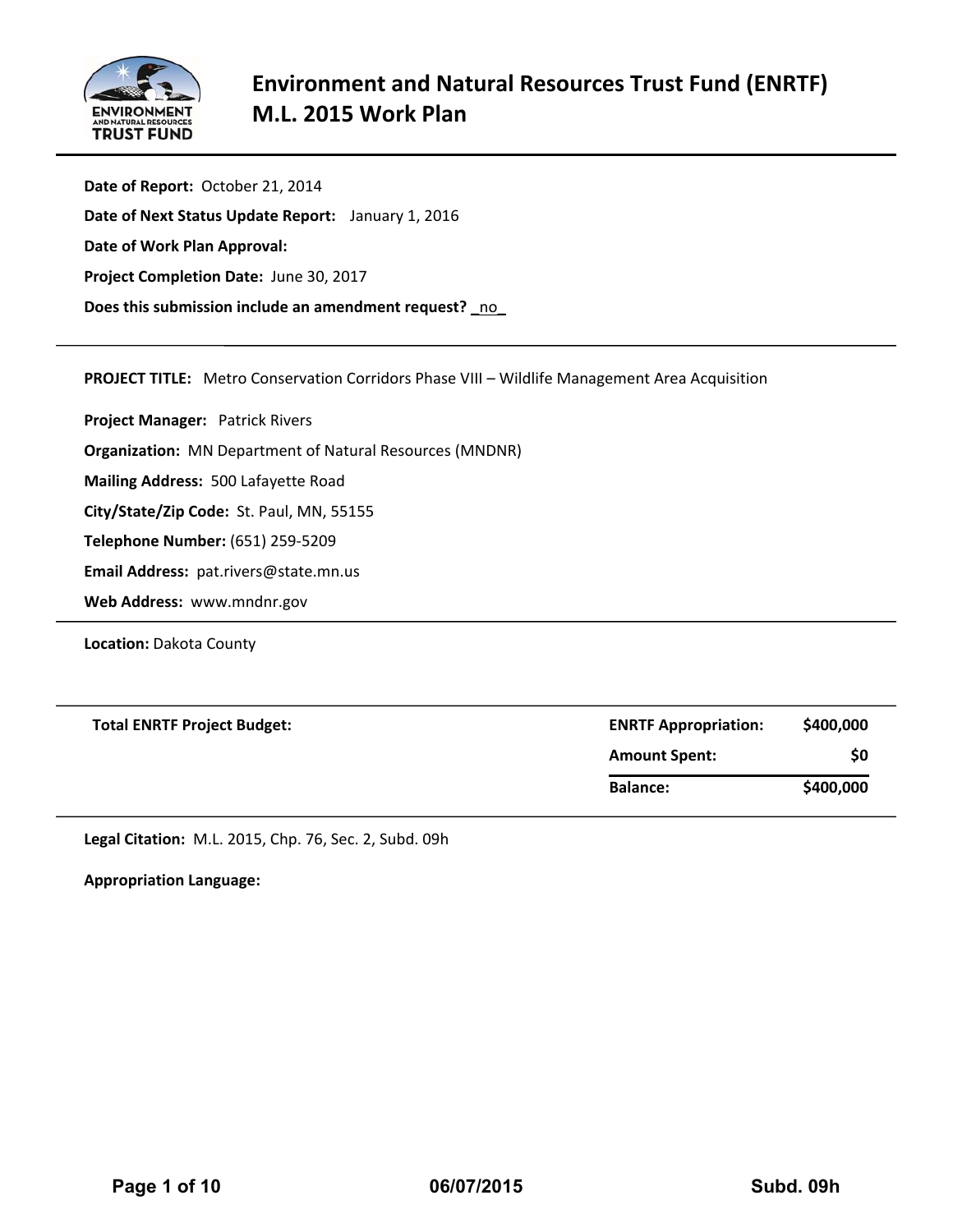**I. PROJECT TITLE:** MN DNR Metro Conservation Corridors 8 (MeCC 8) – Ecological Landscapes

#### **II. PROJECT STATEMENT:**

The project includes one strategic acquisition of an estimated 82 acres of high quality habitat along the lower reaches of the Vermillion River. The acquisition consists of several disjoint parcels that are inholdings within the Gores Pool Wildlife Management Area (WMA) and the Vermillion River Complex. This is a high‐priority for the Department of Natural Resources and the landowner is a willing seller. The area is classified as an Outstanding Regionally Significant Ecological Area for documented colonial waterbird nesting and red shouldered hawks. The property includes more than one mile of river shoreline, high value wetlands and floodplain forest (red oak‐ sugar maple‐ basswood forest; silver maple floodplain forest) important for waterfowl, beaver and mink, whitetail deer and numerous other species including non-game species of special concern. Bald eagles and common snapping turtles are present; lake sturgeon and blue sucker occur in Mississippi River Pool 3 nearby. The acquisition would also reduce the WMA boundary by approximately one mile and resolve potential for boundary dispute.

The MeCC accelerates protection and restoration of remaining high-quality natural lands in the greater Twin Cities metropolitan area by strategically coordinating and focusing conservation efforts within a connected network of critical lands. The corridor stretches from the area's urban core to its rural perimeter, including portions of 16 counties. Acquiring these parcels in Dakota County addresses the partnership's priorities, which are guided by the Statewide Conservation and Preservation Plan's recommendations to: protect priority land habitats, protect critical shorelands of streams and lakes, and improve connectivity and access to outdoor recreation. Dakota County, a MeCC partner, is in support of this acquisition.

The landowner is willing to sell 82 acres (tracts 1‐4 on the map) and may be interested in selling 142 acres (tracts 1‐8 on the map), depending on the appraised value. Partner funds are available if the appraised value exceeds LCCMR funding levels.

#### **III. OVERALL PROJECT STATUS UPDATES:**

**Project Status as of January 1, 2016:** 

**Project Status as of July 1, 2016:** 

**Project Status as of January 1, 2017:** 

**Overall Project Outcomes and Results:**

#### **IV. PROJECT ACTIVITIES AND OUTCOMES:**

#### **ACTIVITY 1:** Acquire in fee 82 acres of land in Dakota County

**Description**: The Section of Wildlife will protect through fee title acquisition 82 acres of high quality floodplain forest. Initial discussions with the landowner indicate he is a willing seller and Dakota County is supportive of this acquisition. The State of Minnesota will hold the title to this parcel and designate it as part of the WMA System. Although this work plan indicates a two –year time frame, we anticipate completing this project within one year (June 30, 2016).

| <b>Summary Budget Information for Activity 1:</b> |
|---------------------------------------------------|
|---------------------------------------------------|

**Summary Budget Information for Activity 1: ENRTF Budget: \$ 400,000 Amount Spent: \$ 0 Balance: \$ 400,000**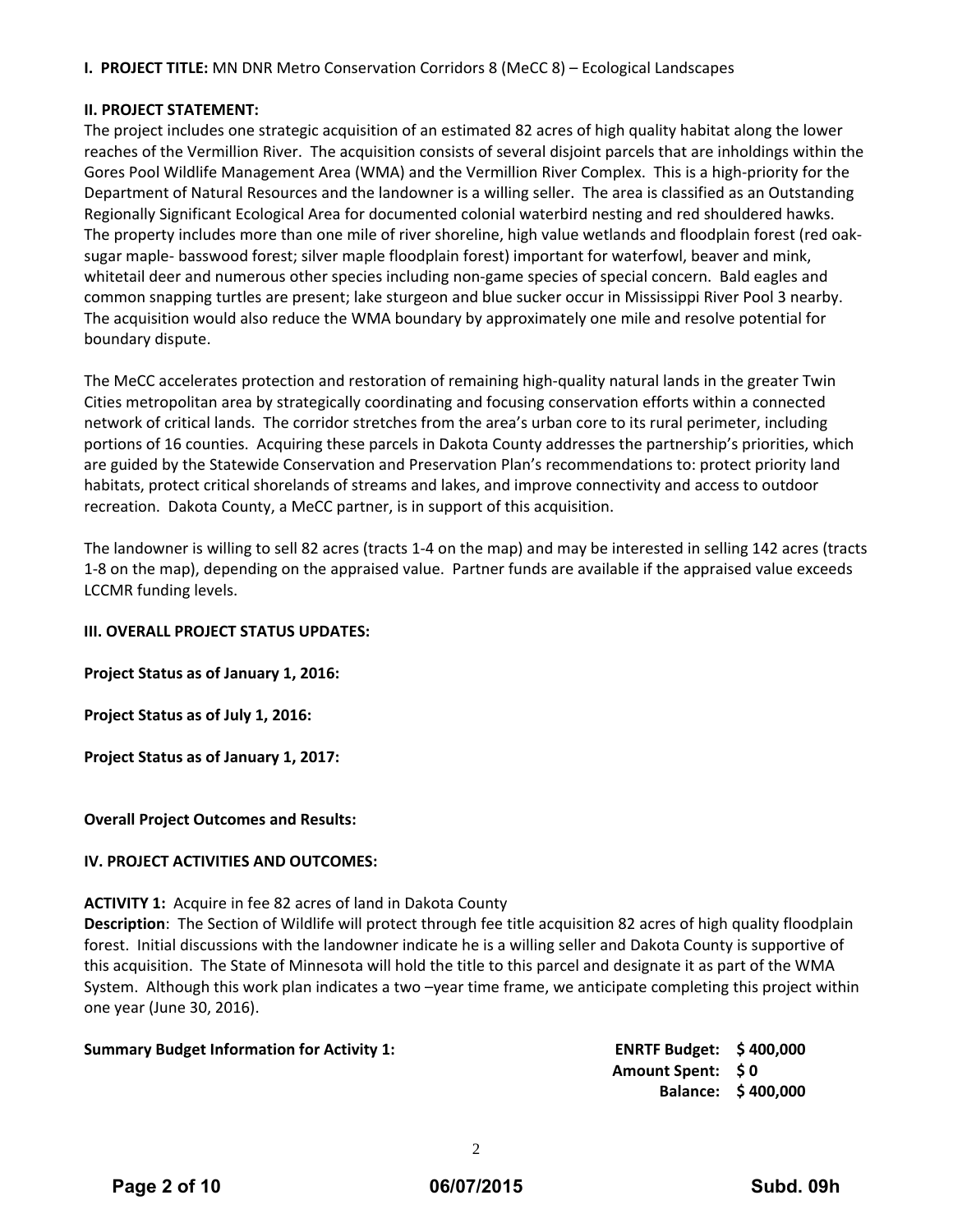| Outcome                                             | <b>Completion Date</b> |
|-----------------------------------------------------|------------------------|
| 1. Acquisition of 82 acres of high quality habitat. | June 30,2017           |

**Activity Status as of January 1, 2016:**

**Activity Status as of July 1, 2016:**

**Activity Status** as of January 1, 2017:

**Final Report Summary:**

#### **V. DISSEMINATION:**

**Description:** Lands acquired by the DNR will be designated as WMA. A designation order is published in the State Registry; a news release(s) about new WMA additions will likely take place prior to the first fall after acquiring the land. The DNR website contains maps and recreational opportunity information of state lands

**Status as of January 1, 2016:** 

**Status as of June 30, 2016:**

**Status as of January 1, 2017:**

**Final Report Summary:**

#### **VI. PROJECT BUDGET SUMMARY:**

#### **A. ENRTF Budget Overview:**

| <b>Budget Category</b>                 | \$ Amount | <b>Overview Explanation</b>              |
|----------------------------------------|-----------|------------------------------------------|
| Fee Title Acquisition:                 | \$400,000 | 82 acres; State of MN & managed as a WMA |
| Professional Services for Acquisition: | lS0       | Other funds will be used for these costs |
| TOTAL ENRTF BUDGET: \$400,000          |           |                                          |

**Explanation of Use of Classified Staff:** NA

**Explanation of Capital Expenditures Greater Than \$5,000:** NA

**Number of Full‐time Equivalents (FTE) Directly Funded with this ENRTF Appropriation:** 0

**Number of Full‐time Equivalents (FTE) Estimated to Be Funded through Contracts with this ENRTF Appropriation:** 0

#### **B. Other Funds:**

|                                 | \$ Amount | \$ Amount    |                                             |
|---------------------------------|-----------|--------------|---------------------------------------------|
| <b>Source of Funds</b>          | Proposed  | <b>Spent</b> | Use of Other Funds                          |
| Non-state - Dakota County       | \$50,000  |              | Landowner payment, if needed                |
| State-\$6.50 surcharge on small | \$100,000 | \$0          | Landowner payment, if needed; appraisal     |
| game licenses, cash             |           |              | fee, professional services for acquisition. |
| <b>TOTAL OTHER FUNDS:  </b>     | \$150,000 |              |                                             |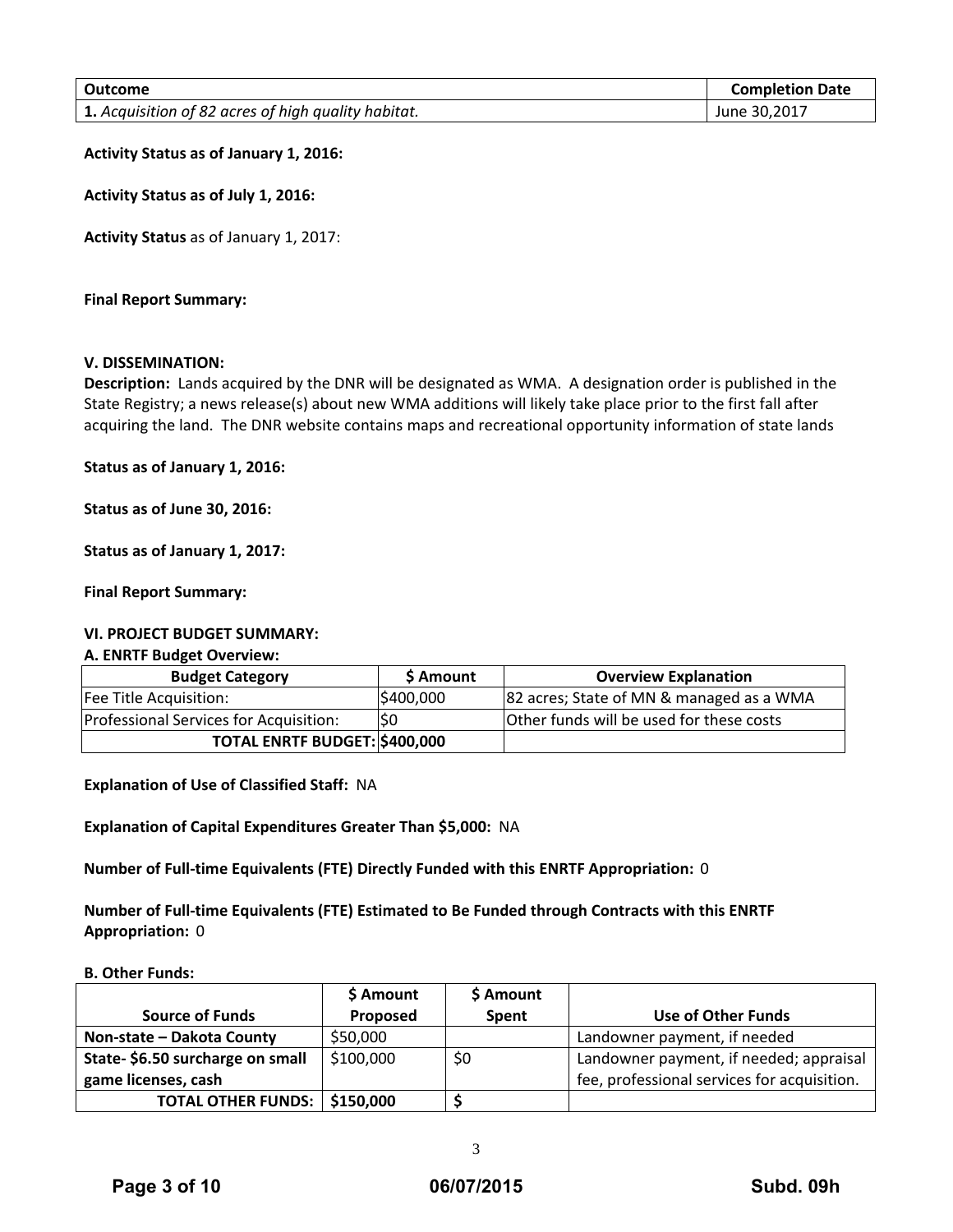This proposal does not seek funds to cover professional service fees or an appraisal. Our plan is to appraise the land in two scenarios: tracts 1‐4 (82 acres) and tracts 1‐8 (142 acres). If the fee title cost of acquisition exceeds \$400,000, Dakota County has pledged \$50,000 and additional state dollars are available to ensure we can protect these parcels.

#### **VII. PROJECT STRATEGY:**

#### **A. Project Partners:**

Al Singer, Dakota County: Mr. Singer has communicated the importance of this acquisition to the Dakota County Board and will provide Dakota County funds, if needed, for this acquisition.

**B. Project Impact and Long‐term Strategy:** This acquisition will protect significant habitats, provide new public access from the south, and ease management due to reduced boundaries with private lands.

The WMA system started in 1951, when the state established its "Save the Wetlands" Program to buy wetlands and other habitats from willing sellers in order to preserve them. As a result of 60 years of support by conservationists, hunters and legislators, 1.3 million acres of land in 1,448 units were brought under the control and management of the Division of Fish and Wildlife as WMAs, making it one of the best and largest WMA systems in the country. Acquisition of wildlife lands is focused on protecting critical sites for wildlife and native plants, and providing public hunting and other wildlife‐related activities, with primary emphasis on completing existing WMAs.

The long‐range goal of the WMA Program, as recommended by the Citizen's Advisory Committee, is to acquire 700,000 acres of additional WMA lands in the next 50 years to provide sustainable and diverse populations of wildlife and greater opportunities for wildlife-related recreation for future generations.

#### **C. Funding History:**

| <b>Funding Source and Use of Funds</b>             | <b>Funding Timeframe</b> | \$ Amount   |  |  |
|----------------------------------------------------|--------------------------|-------------|--|--|
| 2003: \$384,000 ETF + \$1,832,810 in other funding | FY 2004-2006             | \$2,216,810 |  |  |
| 2005: \$290,000 ETF + \$444,050 in other funding   | FY 2006-2008             | \$734,050   |  |  |
| 2007: \$172,000 ETF + \$60,250 in other funding    | FY 2008-2010             | \$232,250   |  |  |
| 2008: \$557,000 ETF + \$1,342,205 in other funding | FY 2009-2011             | \$1,899,205 |  |  |
| 2009: \$500,000 ETF + \$266,800 in other funding   | FY 2010-2012             | \$766,800   |  |  |
| 2011: \$300,000 ETF + \$117,000 in other funding   | FY 2012-2014             | \$417,000   |  |  |

#### **VIII. FEE TITLE ACQUISITION/CONSERVATION EASEMENT/RESTORATION REQUIREMENTS:**

**A. Parcel List:** see attached**.**

#### **B. Acquisition/Restoration Information:**

#### **Fee Title Acquisition**

**1. Describe the selection process for identifying and including proposed parcels on the parcel list, including explanation of the criteria and decision‐making process used to rank and prioritize parcels.**

The DNR's Section of Wildlife uses a GIS‐based scoring system to objectively score potential acquisitions. A score can range from 0 to 100. Example factors considered include: rare & natural features, native plant communities, sites of biodiversity, inclusion in an LCCMR Metro Habitat Corridor, relation to existing state ownership, and recreational potential (i.e., proximity to population centers). The parcel of interest had a score of 74, the second highest score to date. Once scored, each parcel is ranked by the Area Wildlife Manager. Area ranks are then compiled and ranked by the Regional Wildlife Manager. The final ranking is not based solely on the GIS‐ based score; factors related to management significance, potential to acquire at future date if not

4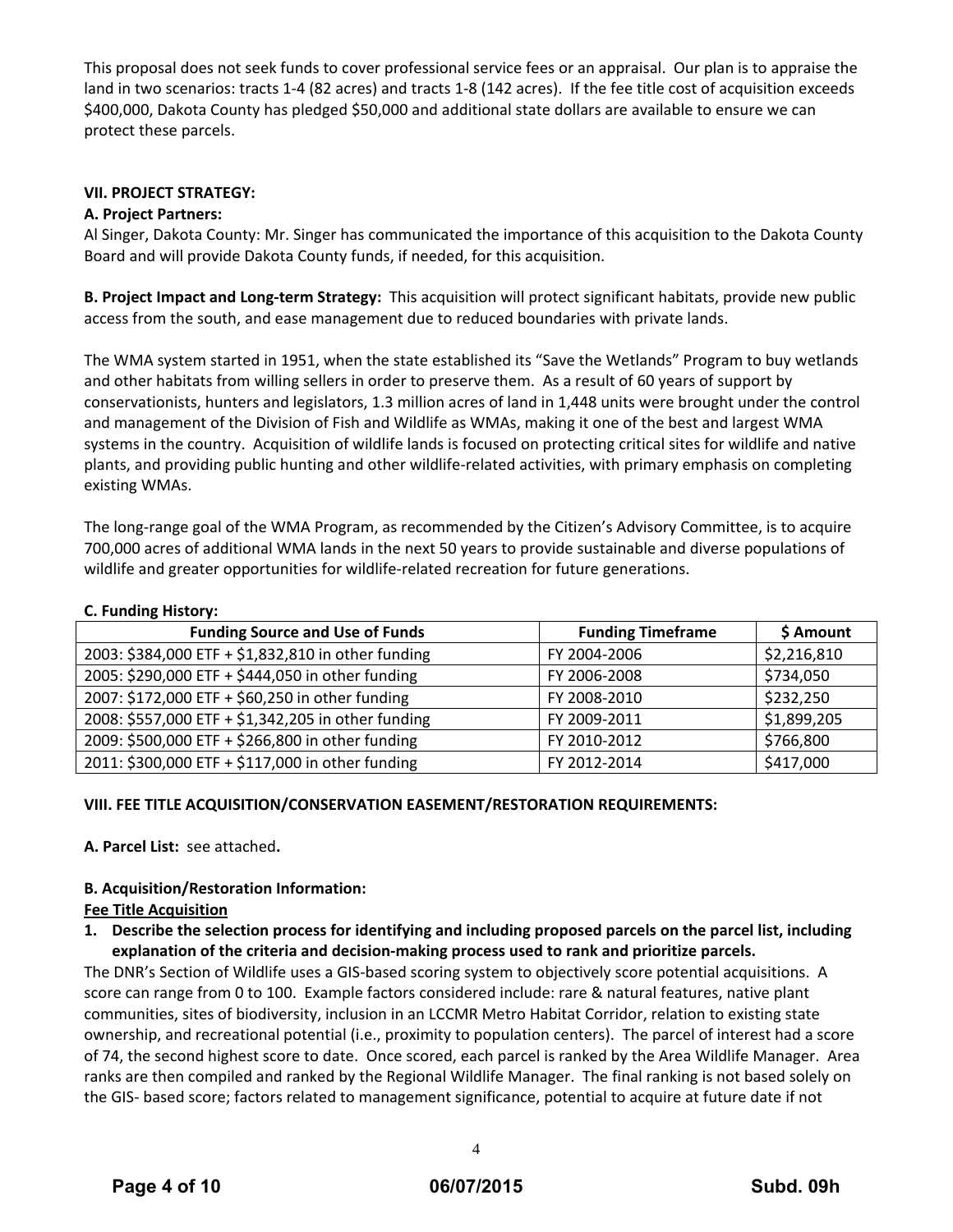acquired today, collaborative partnership opportunities and imminent threat to habitat loss are also considered. Finally, high priority parcels are proposed where they are a good fit with a funding source.

#### 2. List all adopted state, regional, or local natural resource plans in which the lands included in the parcel list **are identified. Include a link to the plan if one is available.**

Minnesota Department of Natural Resources, 2006. *Tomorrow's Habitat for the Wild and Rare; An Action Plan for Minnesota Wildlife*, Comprehensive Wildlfie Conservation Strategy. Division of Ecological Services, Minnesota Department of Natural Resources. http://www.dnr.state.mn.us/cwcs/index.html

Minnesota Department of Natural Resources, 2002. Minnesota's Wildlife Management Area Acquisition‐ the Next 50 Years. Division of Fish and Wildlife, Minnesota Department of Natural Resources. http://files.dnr.state.mn.us/aboutdnr/reports/strategic‐documents/wma‐acquisition50year.pdf

Dakota County, Minnesota, 2009, updated 2013. *Dakota County 2030: Comprehensive Plan*. Dakota County Board of Commissioners. http://www.co.dakota.mn.us/Government/Planning/CompPlan/Documents/CompPlanNaturalSystems.pdf

**3. For any parcels acquired in fee title, a restoration and management must be prepared. Summarize the components and expected outcomes of restoration and management plans for parcels acquired by your** organization, how these plans are kept on file by your organization, and overall strategies for long-term **plan implementation, including how long‐term maintenance and management needs of the parcel will be financed into the future.** 

Wildlife managers develop management plans for each WMA. Each plan details habitat characteristics and management needs, public use, anticipated management costs, etc. The proposed acquisition for this project will become part of the Gores WMA. Little is needed in terms of restoration as the habitat is floodplain forest. Management activities may include timber harvest during the winter, and longer term, potential for water level drawdown in cooperation with the U.S. Army Corps of Engineers. The 2012 Accomplishments/2013 Management Plan is included with this work plan.

All sites funded through this proposal will be state lands and are part of the state outdoor recreation system. Ongoing maintenance will be accomplished through routine management activities accomplished by our network of DNR offices. Periodic management or restoration will be accomplished by existing staff, MCC crews, temporary project staffing or through vendor contract using traditional habitat project funding such as the Game and Fish Fund, bonding, and future requests to dedicated funding sources.

- 4. For each parcel to be conveyed to a State of Minnesota entity (e.g., DNR) after purchase, provide a **statement confirming that county board approval will be obtained.** County Board approval will be obtained prior to the State of Minnesota purchasing any lands.
- **5. If applicable (see M.S. 116P.17), provide a statement confirming that written approval from the DNR Commissioner will be obtained 10 business days prior to any final acquisition transaction.** NA
- **IX. VISUAL COMPONENT or MAP(S):** see attached map 2015\_DNR\_MeCC\_8\_parcel.pdf.
- **X. RESEARCH ADDENDUM:** N/A
- **XI. REPORTING REQUIREMENTS:**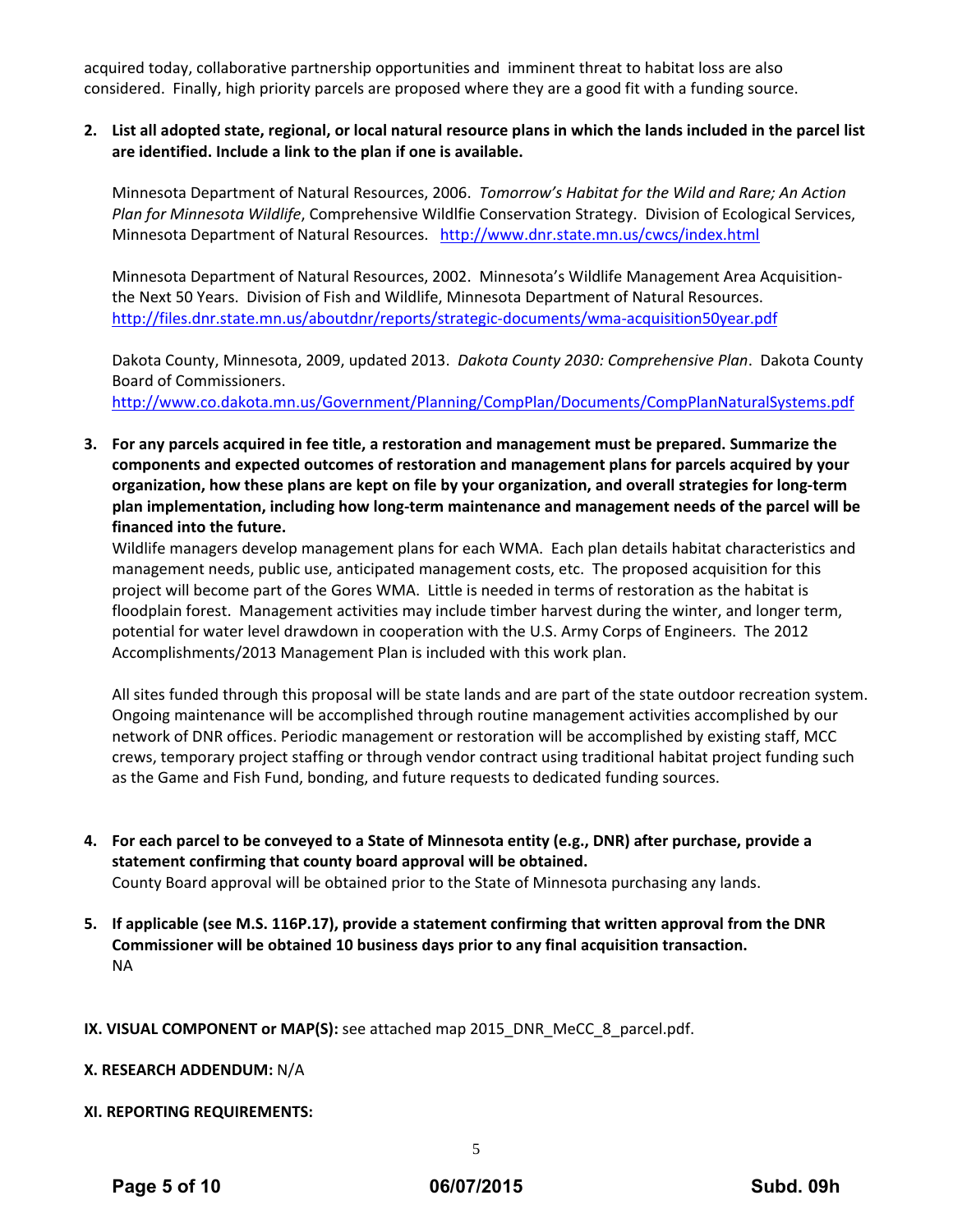Periodic work plan status update reports will be submitted no later than January 1, 2016, July 1 2016, and January 1, 2017. A final report and associated products will be submitted between June 30 and August 15, 2017.

6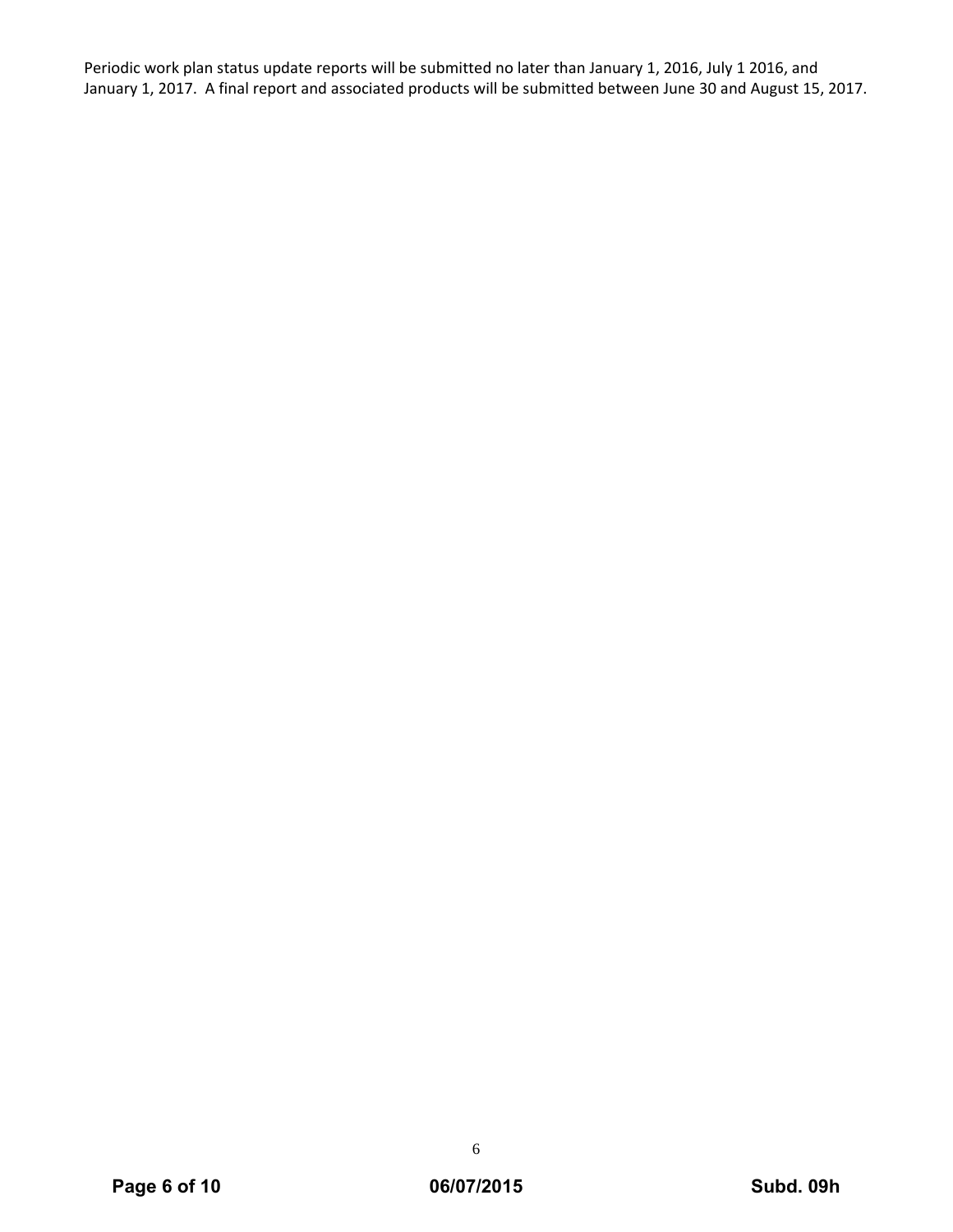## **Environment and Natural Resources Trust FundM.L. 2015 Project Budget**

**Project Title:** Metro Conservation Corridors Phase VIII – Wildlife Management Area Acquisition

**Legal Citation:** TBD

**Project Manager: Patrick Rivers** 

**Organization:** MN Department of Natural Resources

**M.L. 2015 ENRTF Appropriation:** \$400,000

**Project Length and Completion Date:** 2 Years, June 30, 2017

Date of Report: October 15, 2014



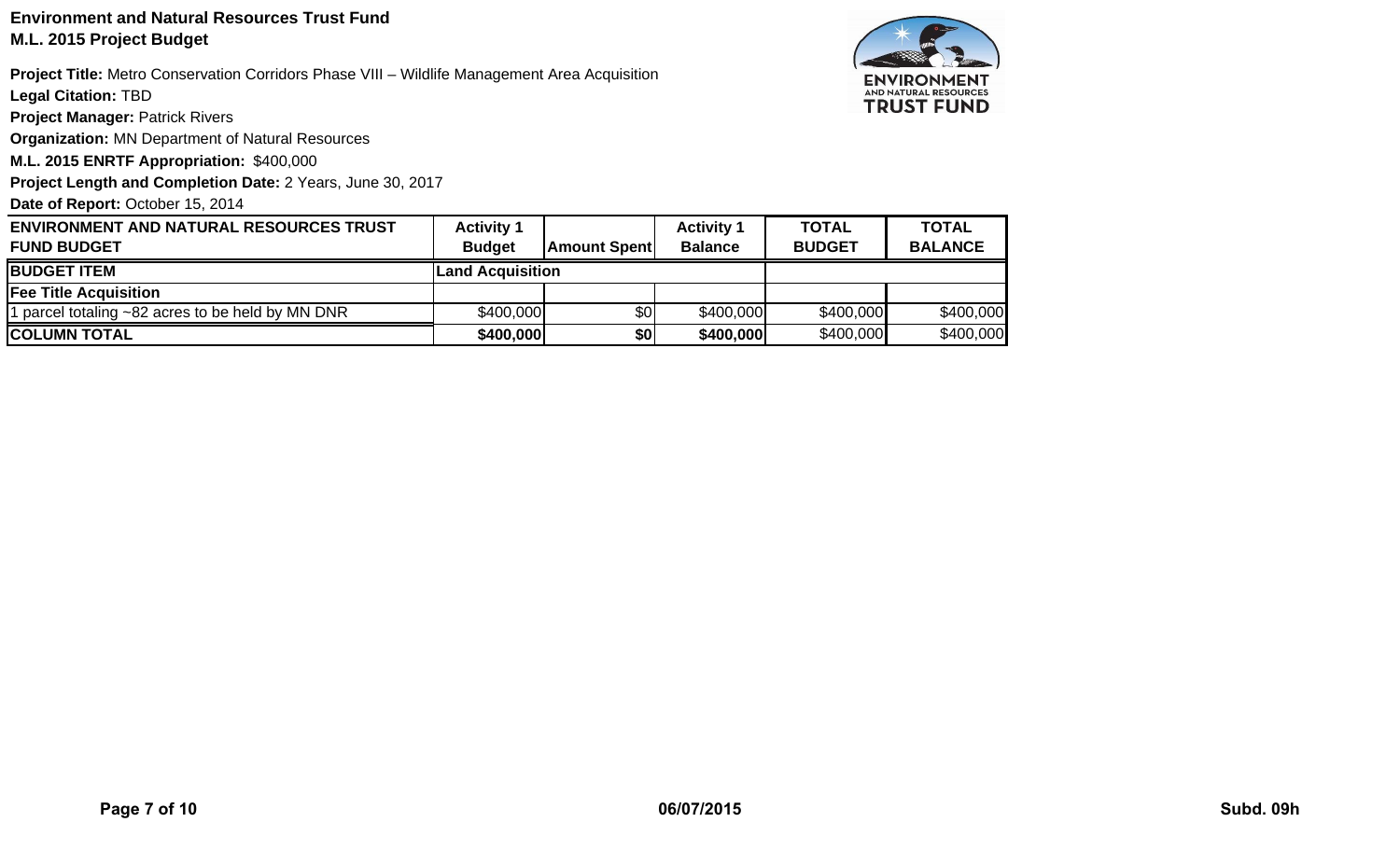## **Environment and Natural Resources Trust Fund**

### **M.L. 2015 Parcel List**

**Project Length and Completion Date:** 2 Years, June 30, 2017 **Project Manager:** Patrick Rivers **Organization:** MN Department of Natural Resources **M.L. 2015 ENRTF Appropriation:** \$400,000 **Project Title:** Metro Conservation Corridors Phase VIII – Wildlife Management Area Acquisition **Legal Citation:** TBD

**Date of Report:** October 15,2014

|   | <b>Acquisition or</b><br><b>Restoration</b> | Geographic Coordinates<br>Format: [Deg.]° [Min.]'<br>[Sec.]" [Hemis.] |           |  | Estimated    | <b>Estimated</b><br><b>Annual PILT</b> |  |              |                                                                                                                                                                                                                                                                                                            | <b>Activity</b>          |            | # of<br>Shoreline | Type of   | <b>Proposed Fee</b><br>Title or<br>Easement<br>Holder |               |
|---|---------------------------------------------|-----------------------------------------------------------------------|-----------|--|--------------|----------------------------------------|--|--------------|------------------------------------------------------------------------------------------------------------------------------------------------------------------------------------------------------------------------------------------------------------------------------------------------------------|--------------------------|------------|-------------------|-----------|-------------------------------------------------------|---------------|
| # | <b>Parcel Name</b>                          | Latitude                                                              | Longitude |  | Cost         | <b>Liabilities</b>                     |  | County       | <b>Site Significance</b>                                                                                                                                                                                                                                                                                   | <b>Description</b>       | # of Acres | <b>Miles</b>      | Landowner | (if applicable)                                       | <b>Status</b> |
|   | Gores Pool #3 WMA                           | 44 42' 54N 92 45'58W   \$                                             |           |  | $400,000$ \$ |                                        |  | 1,875 Dakota | Outstanding Regionally Significant Ecological Area.<br>The property includes high value wetlands and<br>floodplain forest important for waterfowl,<br>furbearers, whitetail deer and numerous other<br>species including non-game species of special<br>concern. Vermillion River and associated floodplan | Fee title<br>acquisition | 82         |                   | 1 Private | State of MN                                           | Proposed      |
|   | <b>NOTES:</b>                               |                                                                       |           |  |              |                                        |  |              |                                                                                                                                                                                                                                                                                                            |                          |            |                   |           |                                                       |               |